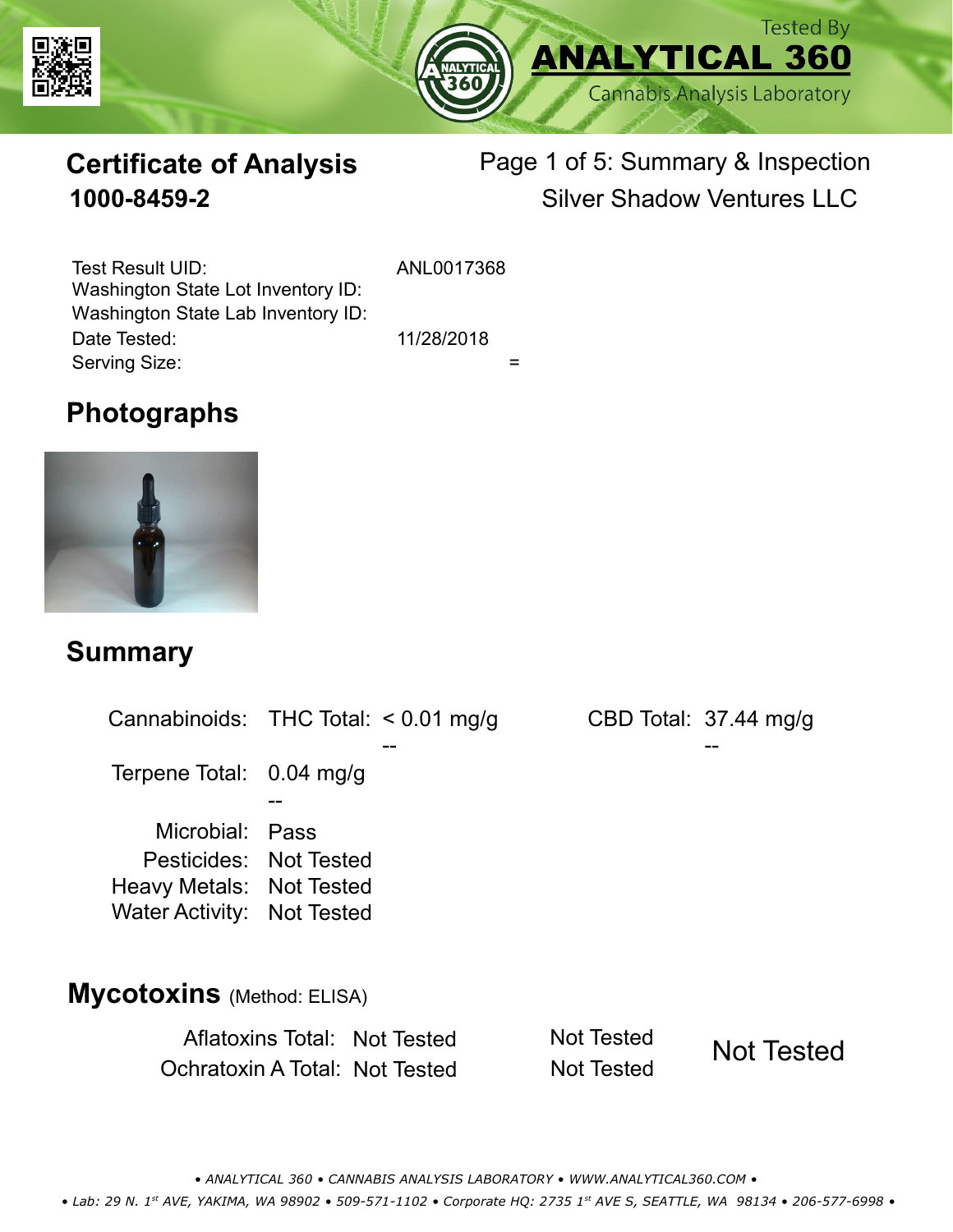



# **Certificate of Analysis** Page 2 of 5: Summary & Inspection **1000-8459-2** Silver Shadow Ventures LLC

| Test Result UID:                   | ANL0017368 |
|------------------------------------|------------|
| Washington State Lot Inventory ID: |            |
| Washington State Lab Inventory ID: |            |
| Date Tested:                       | 11/28/2018 |
| Serving Size:                      |            |

#### **Potency Profile (Method: HPLC-DAD)**

|                                                                                                 | CBG-A                                                | $< 0.01$ mg/g |       |
|-------------------------------------------------------------------------------------------------|------------------------------------------------------|---------------|-------|
|                                                                                                 | <b>CBG</b>                                           | $< 0.01$ mg/g | --    |
|                                                                                                 | <b>CBG TOTAL</b><br>(CBG-A*0.878 + CBG) <sup>1</sup> | $< 0.01$ mg/g | --    |
|                                                                                                 | $\Delta$ 9-THC-A                                     | $< 0.01$ mg/g |       |
|                                                                                                 | $\Delta$ 9-THC                                       | $< 0.01$ mg/g | $-$   |
|                                                                                                 | $\Delta$ 9-THCV                                      | $< 0.01$ mg/g | --    |
|                                                                                                 | $\Delta$ 8-THC                                       | $< 0.01$ mg/g | --    |
|                                                                                                 | <b>CBN</b>                                           | $< 0.01$ mg/g | --    |
|                                                                                                 | <b>THC-TOTAL</b><br>$(THC-A * 0.877 + THC)^1$        | $< 0.01$ mg/g | --    |
|                                                                                                 | CBD-A                                                | $< 0.01$ mg/g | --    |
|                                                                                                 | <b>CBD</b>                                           | 37.44 mg/g    | --    |
|                                                                                                 | CBDV-A                                               | $< 0.01$ mg/g | --    |
|                                                                                                 | <b>CBDV</b>                                          | $< 0.01$ mg/g | $- -$ |
|                                                                                                 | <b>CBD-TOTAL</b><br>$(CBD-A * 0.877 + CBD)^1$        | 37.44 mg/g    | --    |
|                                                                                                 | CBC                                                  | $< 0.01$ mg/g | --    |
| $(\Delta 9THC + 9-THCV + \Delta 8THC + CBN + CBD + CBDV + CBC + CBC)^2$                         | <b>ACTIVATED-TOTAL</b>                               | 37.44 mg/g    | --    |
| <b>TOTAL DETECTED CANNABINOIDS</b><br>(CBDV TOTAL + THC TOTAL + CBD TOTAL + CBG TOTAL + D8THC + |                                                      | 37.44 mg/g    |       |

(CBDV TOTAL + THC TOTAL CBN + CBC + THCV)

1 - Cannabinoid totals are adjusted to account for the decarboxylation of the cannabinoid acids. The reported total is the amount of the activated cannabinoid that would be if all of the<br>carboxylic acid has been removed th

2 - Cannabinoids that have been activated through decarboxylation (curing/storage of flowers, or heating/cooking of edibles, tinctures, & concentrates)

*• ANALYTICAL 360 • CANNABIS ANALYSIS LABORATORY • WWW.ANALYTICAL360.COM • • Lab: 29 N. 1st AVE, YAKIMA, WA 98902 • 509-571-1102 • Corporate HQ: 2735 1st AVE S, SEATTLE, WA 98134 • 206-577-6998 •*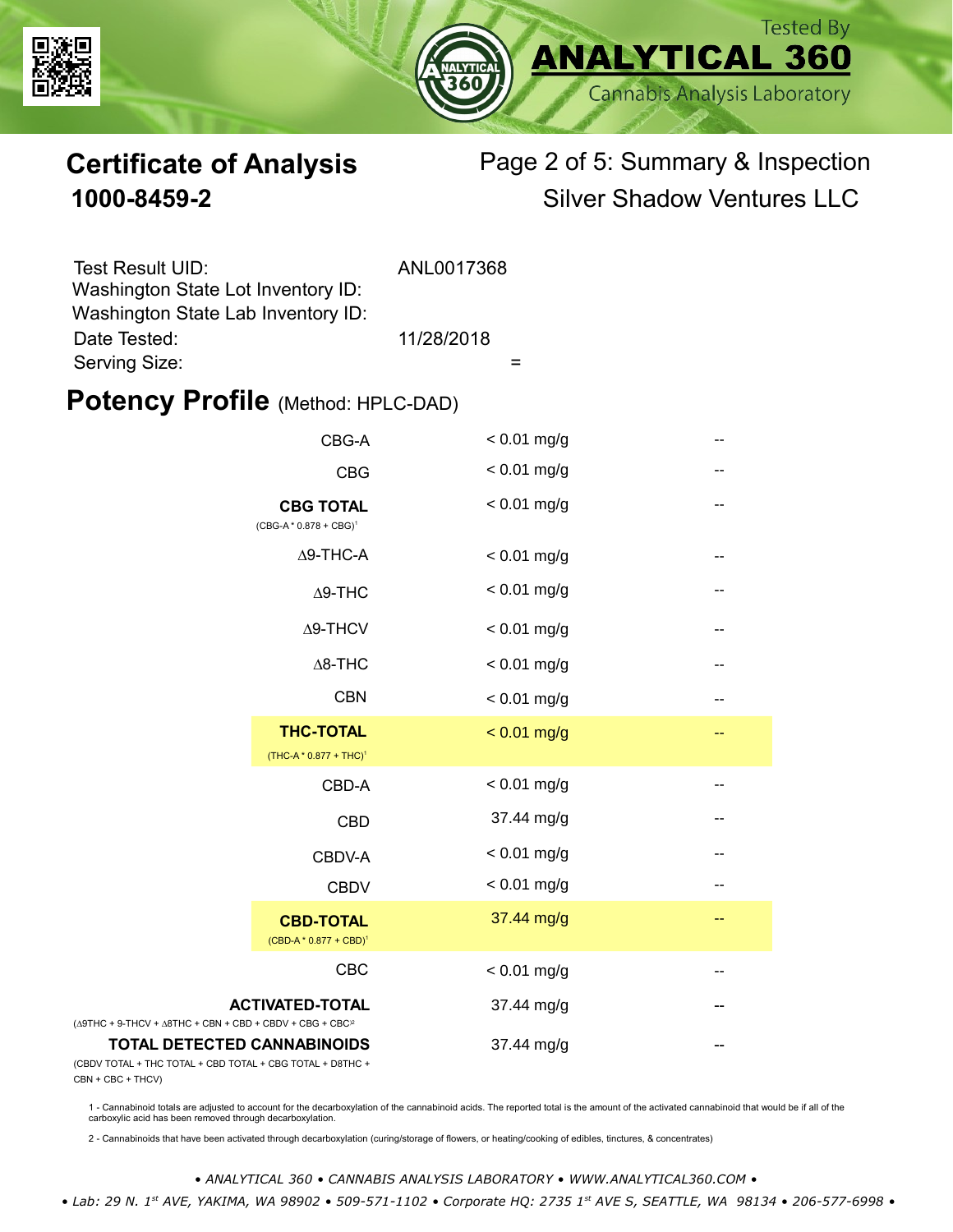



# **Certificate of Analysis** Page 3 of 5: Summary & Inspection **1000-8459-2** Silver Shadow Ventures LLC

| Test Result UID:                   | ANL0017368 |  |
|------------------------------------|------------|--|
| Washington State Lot Inventory ID: |            |  |
| Washington State Lab Inventory ID: |            |  |
| Date Tested:                       | 11/28/2018 |  |
| Serving Size:                      |            |  |

### **Terpene Profile** (Method: HS-GC-FID)

| Humulene                  | $0.01$ mg/g                  | --<br>--                 |
|---------------------------|------------------------------|--------------------------|
| Linalool<br>Caryophyllene | $< 0.01$ mg/g<br>$0.01$ mg/g | $\overline{\phantom{a}}$ |
| Terpinolene               | $< 0.01$ mg/g                | --                       |
| Limonene                  | $< 0.01$ mg/g                | --                       |
| Ocimene                   | $< 0.01$ mg/g                | --                       |
| Myrcene                   | $0.01$ mg/g                  | --                       |
| <b>Beta Pinene</b>        | $< 0.01$ mg/g                | --                       |
| Alpha Pinene              | $< 0.01$ mg/g                | --                       |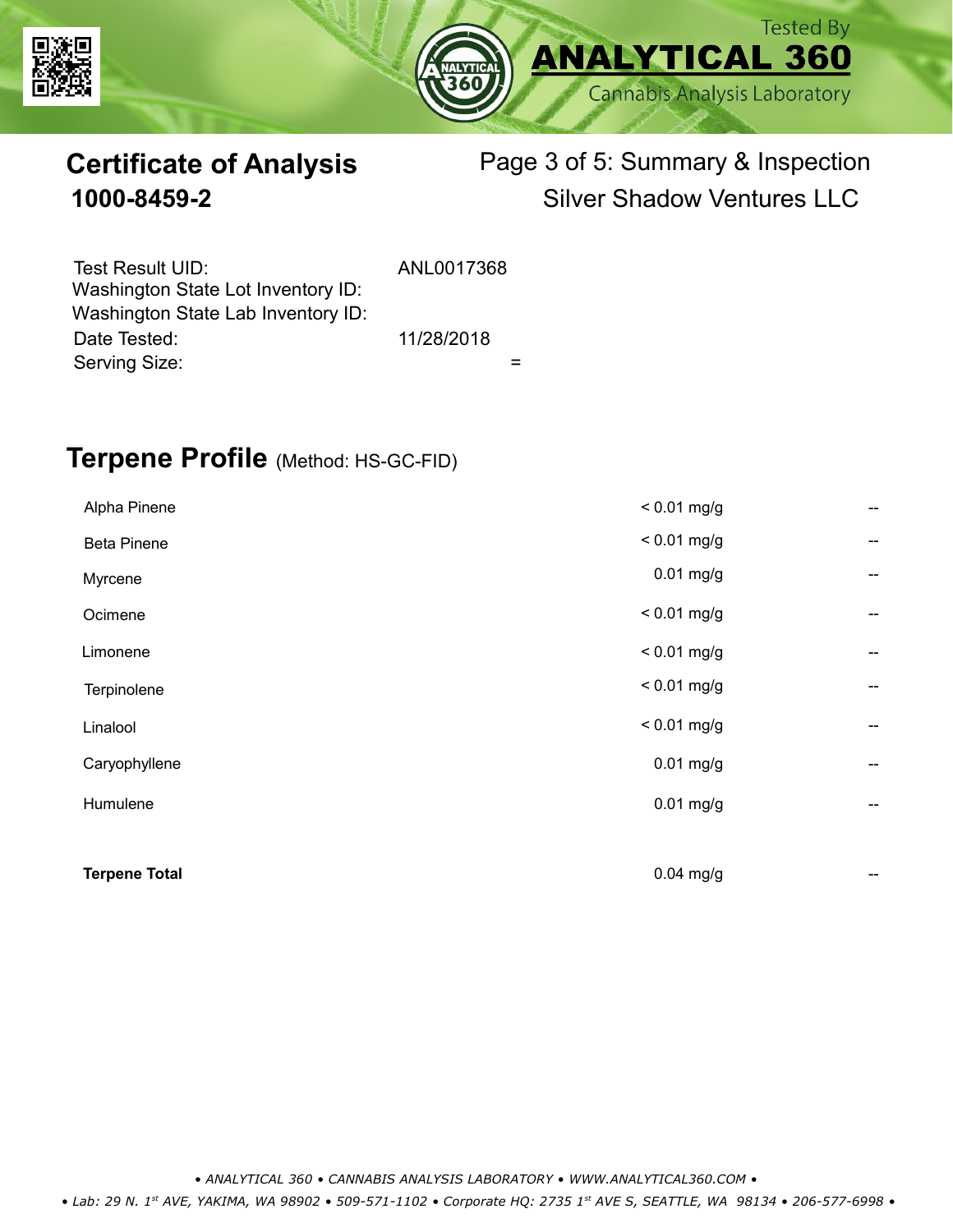



# **Certificate of Analysis** Page 4 of 5: Summary & Inspection **1000-8459-2** Silver Shadow Ventures LLC

Serving Size:  $=$ Test Result UID: ANL0017368 Date Tested: 11/28/2018 Washington State Lot Inventory ID: Washington State Lab Inventory ID:

# **I-502 Microbial Analysis (Method: Plate Counting)**

| Pass | $<$ 20 CFU/g | Bile Tolerant Gram Negative Bacteria Count |
|------|--------------|--------------------------------------------|
| Pass |              | Salmonella spp.                            |
| Pass |              | Escherichia coli                           |
|      |              |                                            |

Washington State Criteria: Counts not to exceed: 10,000 Bile-tolerant Gram Negative Bacteria, and *E coli* and *Salmonella* not detected in one gram

#### **Non-Mandatory Microbial Analysis** (Method: Plate Counting)

| Total Aerobic Plate Count  | $<$ 20 CFU/g |
|----------------------------|--------------|
| Total Yeast and Mold Count | $<$ 20 CFU/a |
| Coliforms                  | $<$ 20 CFU/g |

TNTC = Too Numerous to Count

*• ANALYTICAL 360 • CANNABIS ANALYSIS LABORATORY • WWW.ANALYTICAL360.COM •*